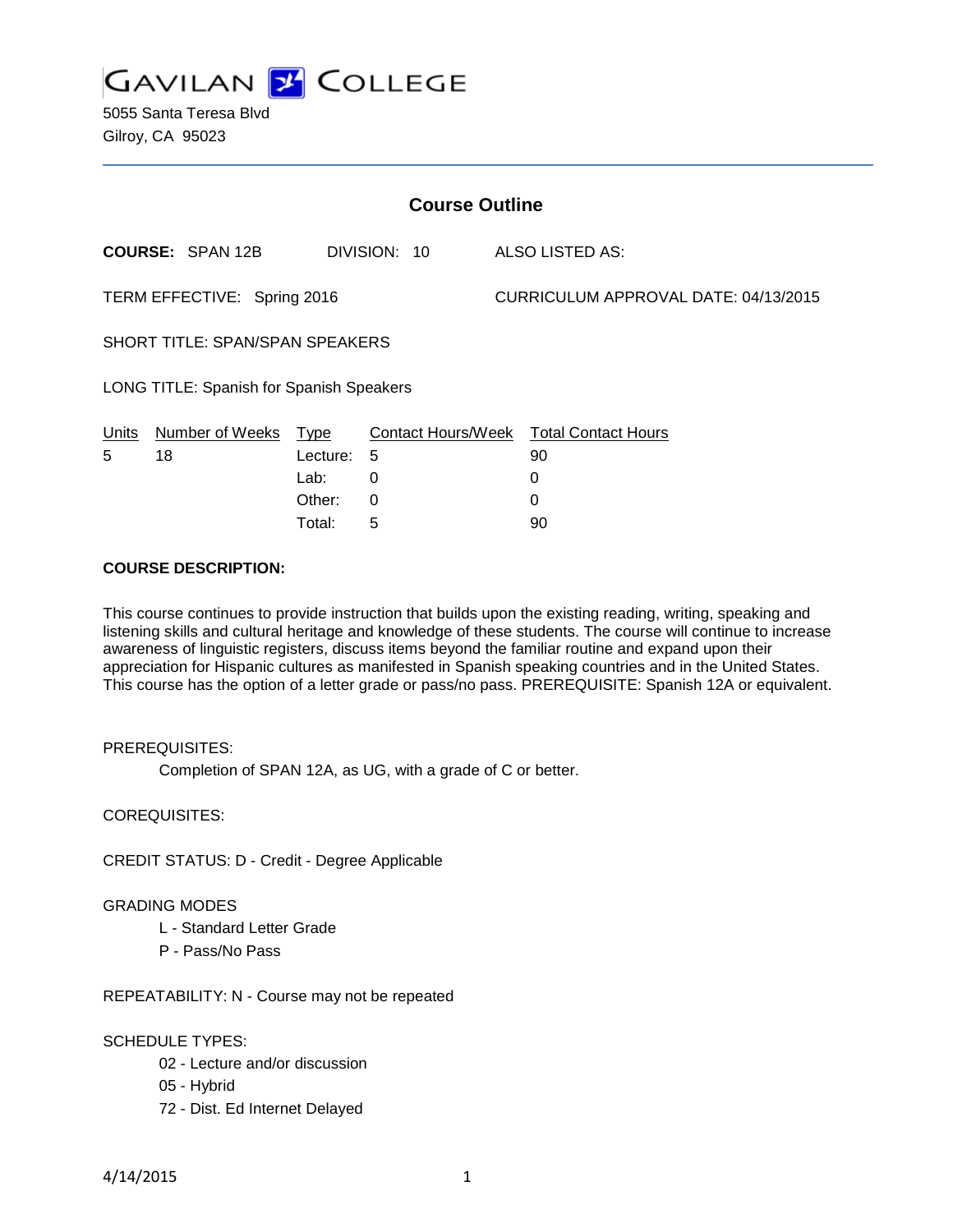# **STUDENT LEARNING OUTCOMES:**

1. Demonstrate near native proficiency by reading selected poems and historical content from Hispanic cultures. Measure: Written reports, Forum discussions. PLO: 1,2,3,4 ILO: 1,2,3 GE-LO: c-1, c-3 Year assessed or anticipated year of assessment: 2012 2. Demonstrate near native writing proficiency by analyzing selected poems and historical content from Hispanic countries..

Measure: Written reports, homework assignments and exams. PLO: 1,2,3,4 ILO: 1,2,3 GE-LO: c-1,c-3 Year assessed or anticipated year of assessment: 2012

3. Demonstrate grammar recognition by conjugating various verb forms, proper punctuation, syntax and use of accents.

Measure: Written tests, class activities

PLO: 1,2,3,4 ILO: 1,2 GE-LO: c-1,c-3 Year assessed or anticipated year of assessment: 2013

4. Recognize a variety of Hispanic cultures;Costa Rica,Venezuela,Colombia,Peru and Chile. Measure: Group discussions, written reports and tests. PLO: 1,2,3,4

ILO: 1,2 GE-LO: c-1,c-3 Year assessed or anticipated year of assessment: 2013

## PROGRAM LEARNING OUTCOMES:

1) Basic proficiency in speaking,reading and writing in Spanish.

2) Ability to identify elements of Spanish: verbs tenses, grammar.

3) Ability to identify different Hispanic cultures, including historical periods, food, dress and dialects.

4) Ability to analyze and discuss Hispanic literature including authors from Hispanic cultures.

CULTURAL DIVERSITY:

This course promotes understanding of:

Cultures and subcultures

Cultural awareness

Familiarity with cultural developments and their complexities

# **CONTENT, STUDENT PERFORMANCE OBJECTIVES, OUT-OF-CLASS ASSIGNMENTS**

Curriculum Approval Date: 04/13/2015 22 hours lecture

4/14/2015 2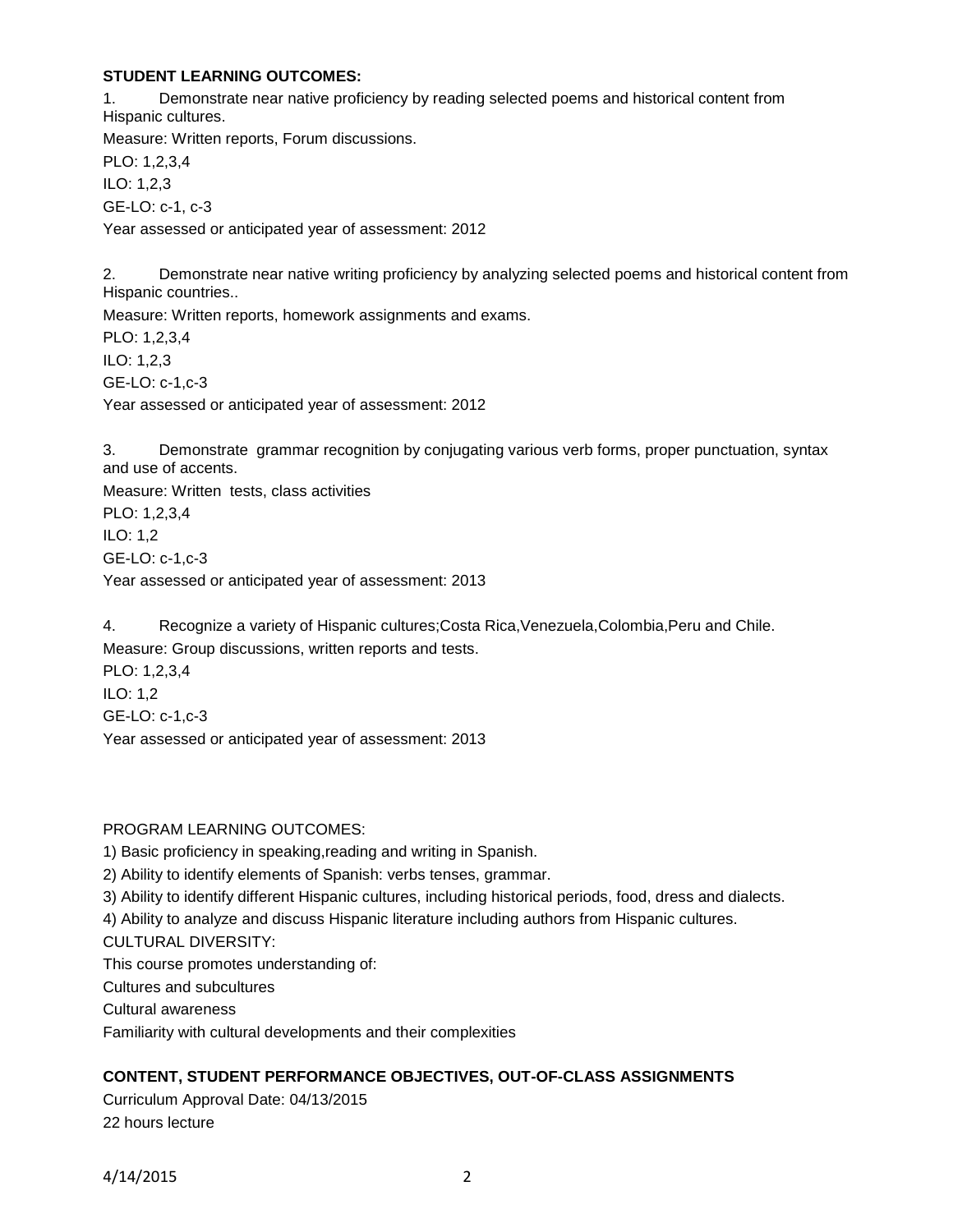Content: Review of orthography and pronunciation, more advanced short stories from Venezuela in GASPAR, division of syllables, accentuation and "dichos"; punctuation, capital letters, new list of "remedios caseros",¿"barbarismos", "arcaismos", "anglicismos", and superstitions.¿Assignments: Selected readings from GASPAR (Spanish language program on Moodle), spelling and pronunciation of selected words, research¿10 "dichos", divide 30 words into syllables, worksheet on capital

letters and use of accents, worksheets to recognize "barbarismos, arcaismos, anglicismos", research 10 "remedies caseros" and 10 superstitions, write a synopsis of story read.¿

Student performance objectives: Recite, recognize, and illustrate¿native like pronunciation of the Spanish alphabet; Apply and practice¿how to divide words into syllables and use accents; Recognize and use correctly the punctuation marks; Recite, explain, and discuss the¿meaning of the "dichos and remedios caseros"; Recognize and explain the "barbarismos, arcaismos, and anglicismos", discuss and analyze short stories read.

## 22 lecture hours

Content: More advanced short stories from Argentina in GASPAR, New list of "Palabras confundidas, letras omitidas, letras anadidas, letras intercambiadas"; "Pachuquismos", errors with f,h,y and j; "Faltas gramaticales", Review¿of irregularities in the present indicative and the present¿subjunctive.¿Assignments: Selected readings from Mexico and Central America in GASPAR, worksheets on Palabras confundidas, letras omitidas, letras anadidas, letras intercambiadas"; "Pachuquismos", errors with f,h,y and j and "faltas gramaticales";¿Various activities to conjugate verbs in the present indicative and the subjunctive tenses; write a synopsis on story read.

Student performance objectives: Discuss and analyze short story read, recognize and explain" Palabras confundidas, letras omitidas, letras anadidas, letras intercambiadas"; "Pachuquismos", errors with f,h,y and¿j and "faltas gramaticales", recognize and discover common misconjugated verbs in the present indicative and subjunctive tenses, discuss and analyze story read.¿

#### 22 lecture hours

Content: More advanced short stories from Chile in GASPAR, imperfecto del indicativo and preterito tenses.¿Assignments: Read several stories from Guatemala in GASPAR, various activities conjugating verbs in the imperfecto and preterito tenses, write¿synopsis or interpretation of stories read.¿

Student performance objectives: recognize and discover common misconjugated verbs in the imperfecto and preterito tenses, discuss and analyze stories read. ¿

## 22 lecture hours

Content: More advanced short stories from Peru in GASPAR, futuro tense, participio pasivo y el participio perfecto,¿Assignments: Read several stories from Cuba in GASPAR, various activities conjugating verbs in the futuro and the participio pasivo and perfecto, *i* write synopsis or interpretation of stories read.

Student performance objectives: recognize and discover common misconjugated verbs in the futuro and the participio pasivo and¿perfecto, discuss and analyze stories read.¿

2 Hours¿ Final Exam

## **METHODS OF INSTRUCTION:**

Lectures and dialogues, audio and visual aids, guest speakers, writing assignments, oral and written exams, class participation and analysis of assigned readings.

## **METHODS OF EVALUATION:**

The types of writing assignments required: Written homework Reading reports Lab reports Essay exams The problem-solving assignments required: Homework problems Lab reports **Quizzes** 

4/14/2015 3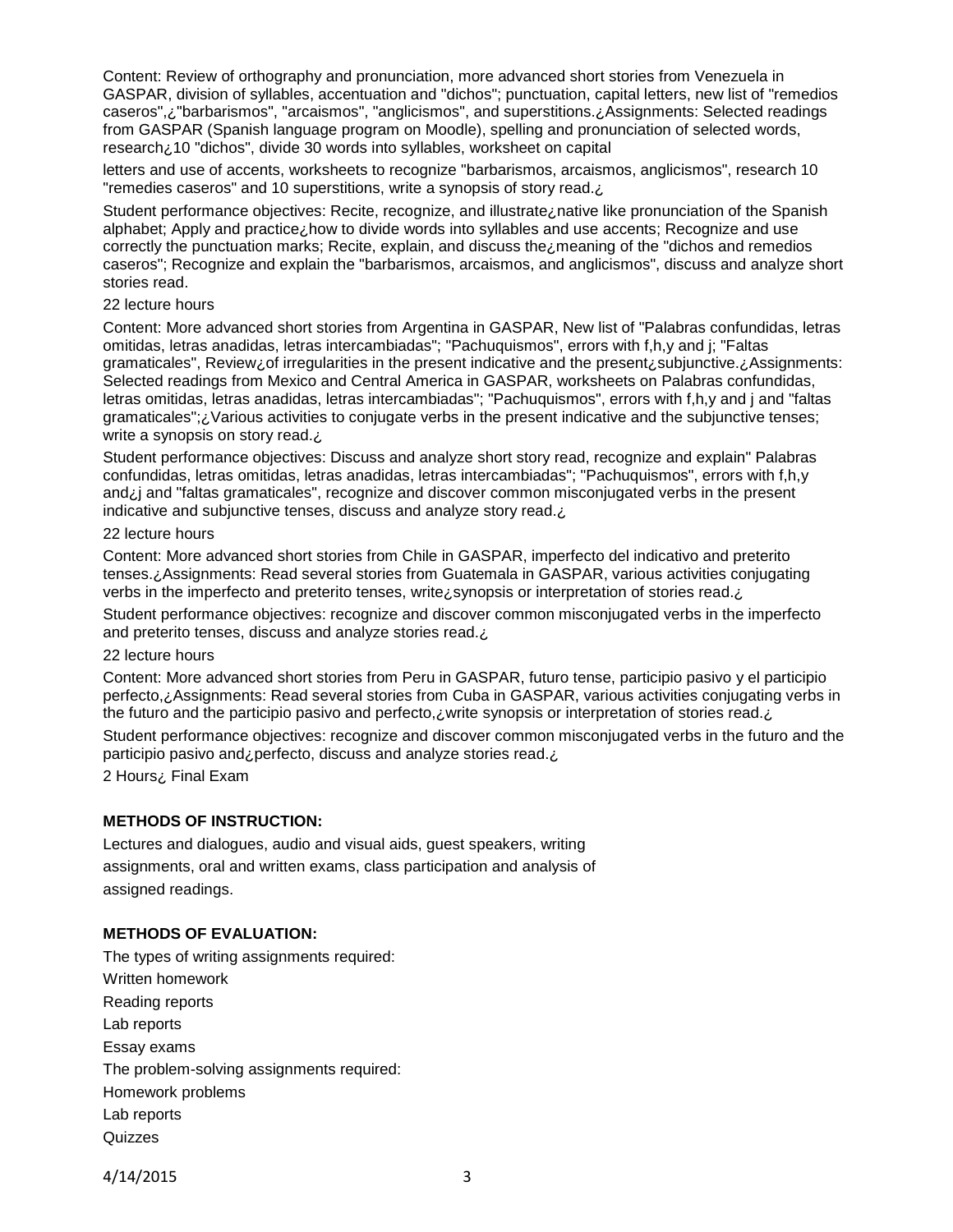Exams The types of skill demonstrations required: Class performance Performance exams The types of objective examinations used in the course: Multiple choice True/false Matching items Completion Other: essay, oral testing Other category: None The basis for assigning students grades in the course: Writing assignments: 20% - 30% Problem-solving demonstrations: 20% - 30% Skill demonstrations: 30% - 40% Objective examinations: 20% - 40% Other methods of evaluation: 0% - 0%

# **REPRESENTATIVE TEXTBOOKS:**

Baker, Paulline; Espanol para los Hispanos Reading level of text: 14 grade level. Verified by: Reference Librarian

## **ARTICULATION and CERTIFICATE INFORMATION**

Associate Degree: GAV C2, effective 200730 GAV F, effective 200730 CSU GE: CSU C2, effective 200730 IGETC: IGETC 6A, effective 200730 CSU TRANSFER: Transferable CSU, effective 200730 UC TRANSFER: Transferable UC, effective 200730

# **SUPPLEMENTAL DATA:**

Basic Skills: N Classification: Y Noncredit Category: Y Cooperative Education: Program Status: 1 Program Applicable Special Class Status: N CAN: CAN Sequence: CSU Crosswalk Course Department: SPAN CSU Crosswalk Course Number: 12B